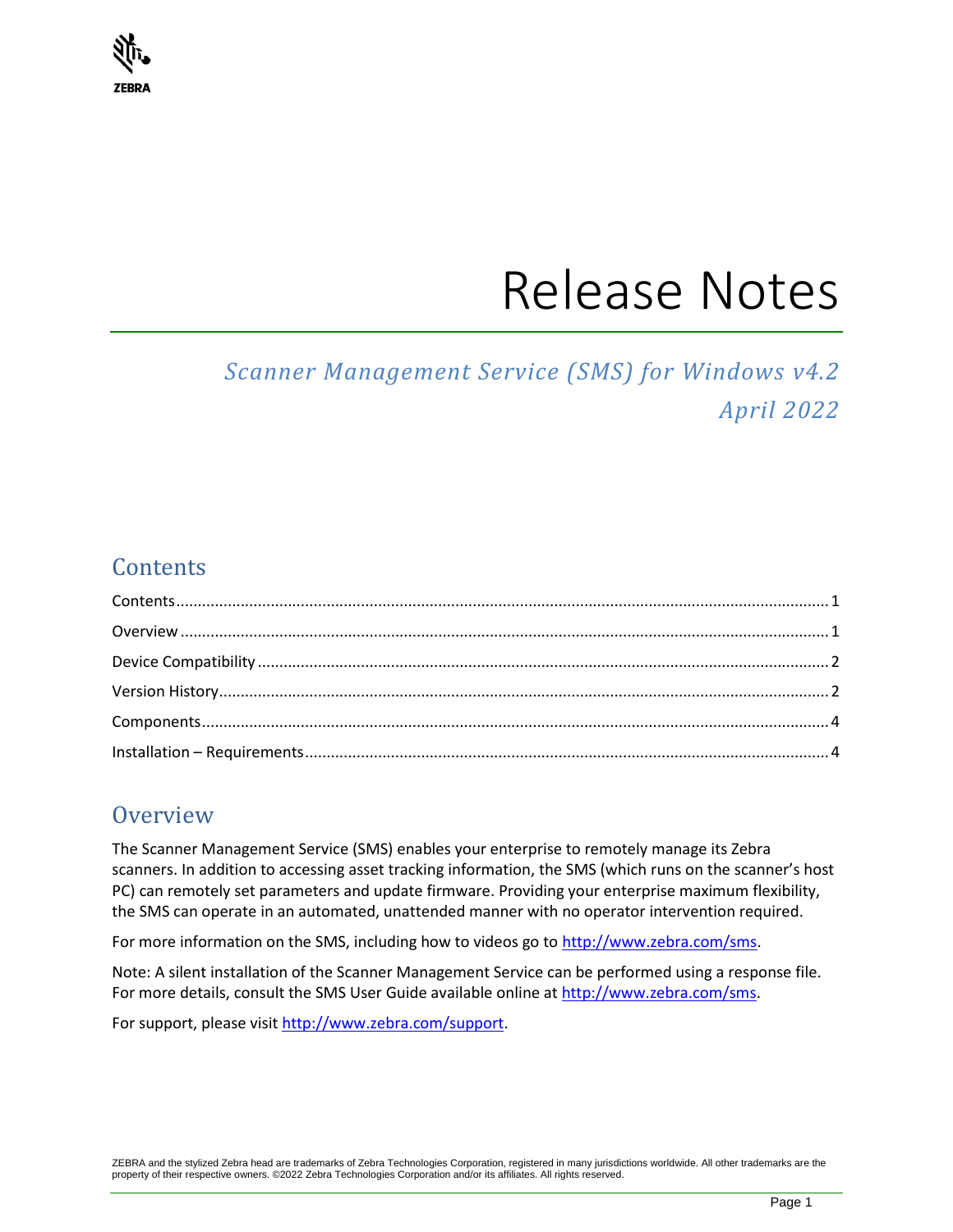

## <span id="page-1-0"></span>Device Compatibility

For the compatible devices list, please visit following page.

[https://www.zebra.com/us/en/support-downloads/software/utilities/scanner-management-service-for](https://www.zebra.com/us/en/support-downloads/software/utilities/scanner-management-service-for-windows.html)[windows.html](https://www.zebra.com/us/en/support-downloads/software/utilities/scanner-management-service-for-windows.html)

## <span id="page-1-1"></span>Version History

#### Version 4.02.0011 – 04/2022

- 1. Added configurable option to delete SMS package once the package has been loaded. Option located in the SMS package.
- 2. Added configurable option to force configuration load from SMS package upon launch of the SMS, even if the configuration is already present on the scanner. Option located in the SMS package.
- 3. Added support to manage scanners in IBM HH. This option is desired when the scanner is communicating with an OPOS/JPOS driver. Option located in the SMS package.

#### Version 4.02.0010 – 04/2020

- 1. Updated the version of Visual C++ redistributable package from 2012 to 2017. Note redistributable package for 2012 is no longer included with the SMS.
- 2. Bug fix On the MP7000, loading a configuration file through a SMS package no longer causes the configuration name to change to "Modified" on the scanner.
- 3. Bug fix At deployment of the SMS, when performing a "Custom Installation" the correct service type default package is now copied into the Download folder.
- 4. Removed Windows XP support

#### Version 4.02.0005 – 11/2019

1. Installation software enhanced to improve installation path security. Note this change does not impact or apply to SMS operation.

#### Version 4.02.0004 - 05/2019

1. Fixed a bug in SMS which prevent ADF rules in DS8178 scanners from working correctly.

#### Version 4.02.0003 - 11/2018

- 1. Cascaded scanners support like MP7000 with CSS and connected DS8178/cradle. All cascading scenarios now supported.
- 2. Enhanced SMS by adding retry logic for failed firmware download and configuration push. Default = 3 attempts. Retry attempts are registry configurable.
- 3. Enhances SMS logging.

#### Version 4.1 – 11/2017

1. SMS supports any SMS package created with any versions of 123Scan2 for SMS v4.1.

ZEBRA and the stylized Zebra head are trademarks of Zebra Technologies Corporation, registered in many jurisdictions worldwide. All other trademarks are the property of their respective owners. ©2022 Zebra Technologies Corporation and/or its affiliates. All rights reserved.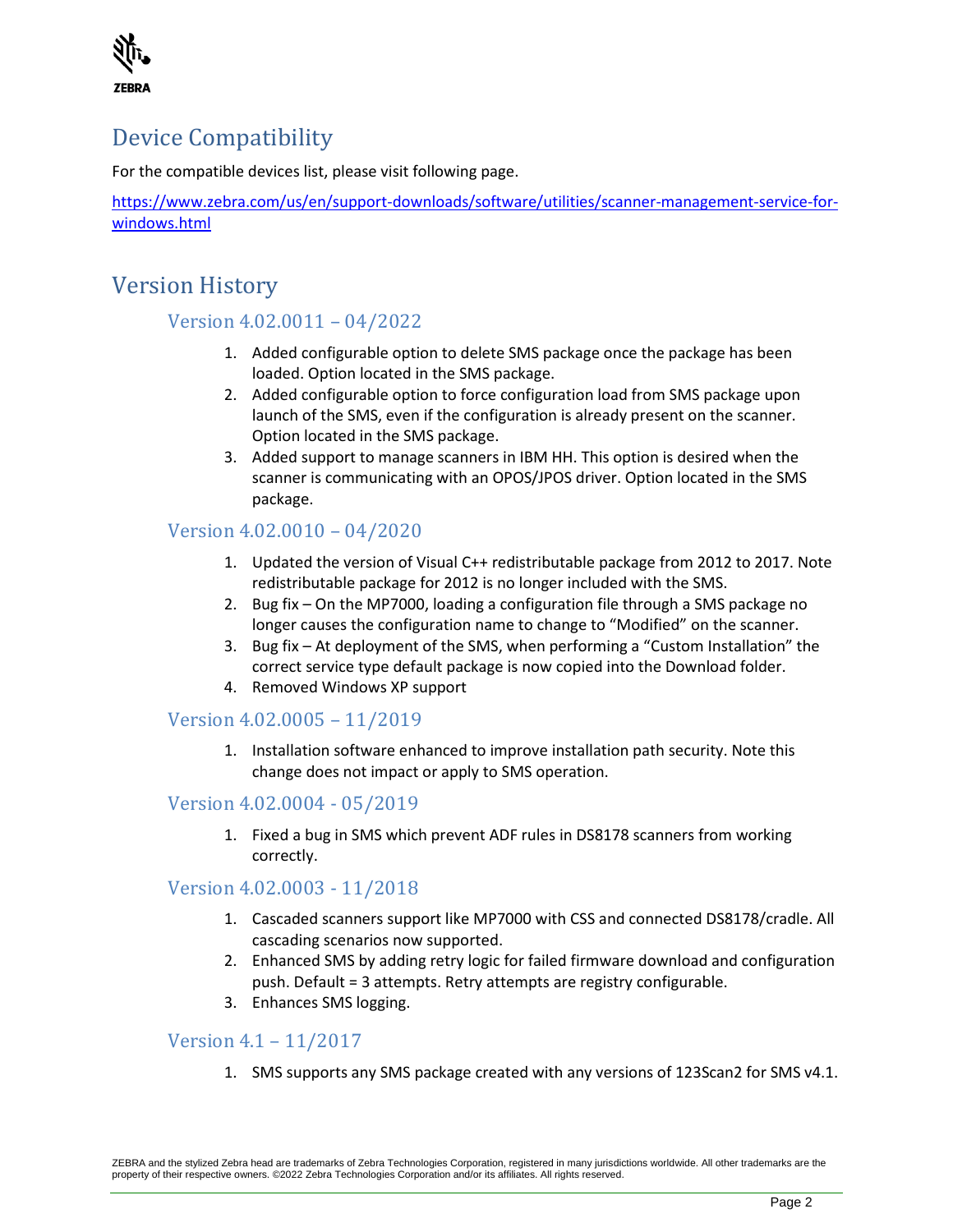

#### Version 4.0 – 09/2017

1. SMS optimized for faster performance. For example, at bootup, asset information can be retrieved within around 20 seconds versus around 5 minutes.

#### Version 3.1 – 09/2016

- 1. Added DS8108/DS8178, DS3608/DS3678, LI3608/LI3678 scanner support.
- 2. SMS package must be generated using 123Scan<sup>2</sup> v4.2 or newer.

#### Version 3.0 – 02/2016

- 1. Rebranded Motorola SMS to Zebra SMS.
- 2. Updated the version of Visual C++ redistributable package from 2005 to 2012.
- 3. Security enhancements to address potential security vulnerabilities.
- 4. Added support for Windows 10.
- 5. Added a new default package in order to skip scanner actions till a new custom package is loaded.
- 6. NOTE: SMS package must be generated using 123Scan2 v4.0.

#### Version 2.3 – 07/2015

- 1. Enable operation of SMS even if Windows login does not occur.
- 2. Fixed scenario where parameter scanning disabled incorrectly by SMS package.

#### Version 2.2 – 12/2014

- 1. Intelligent firmware update If target firmware already present on scanner, firmware load is not performed.
- 2. Intelligent configuration update If target config file name already present on scanner, config file parameters are not loaded. NOTE SMS package must be generated using 123Scan2 v3.5.
- 3. Log file Asset tracking information enhanced
	- a. Now include config file name (cfg) and communication mode (mode)

[2014-12-10, 18:32:14] ASSET INFO :: id=1 ; mode=USBHIDKB ; model=CR0078-SC10001WR ; sn=1204100501861 ; fw=NBCACAAN ; cfg=Front Reg ; dom=29MAR12

b. Asset tracking information shall be disabled by default at launch of SMS (when run in service mode), IF no customer package is present in the download folder. Parameter is set in installation process.

#### Version 2.1

- 1. Windows 8 support.
- 2. Security enhancements to address potential security vulnerabilities.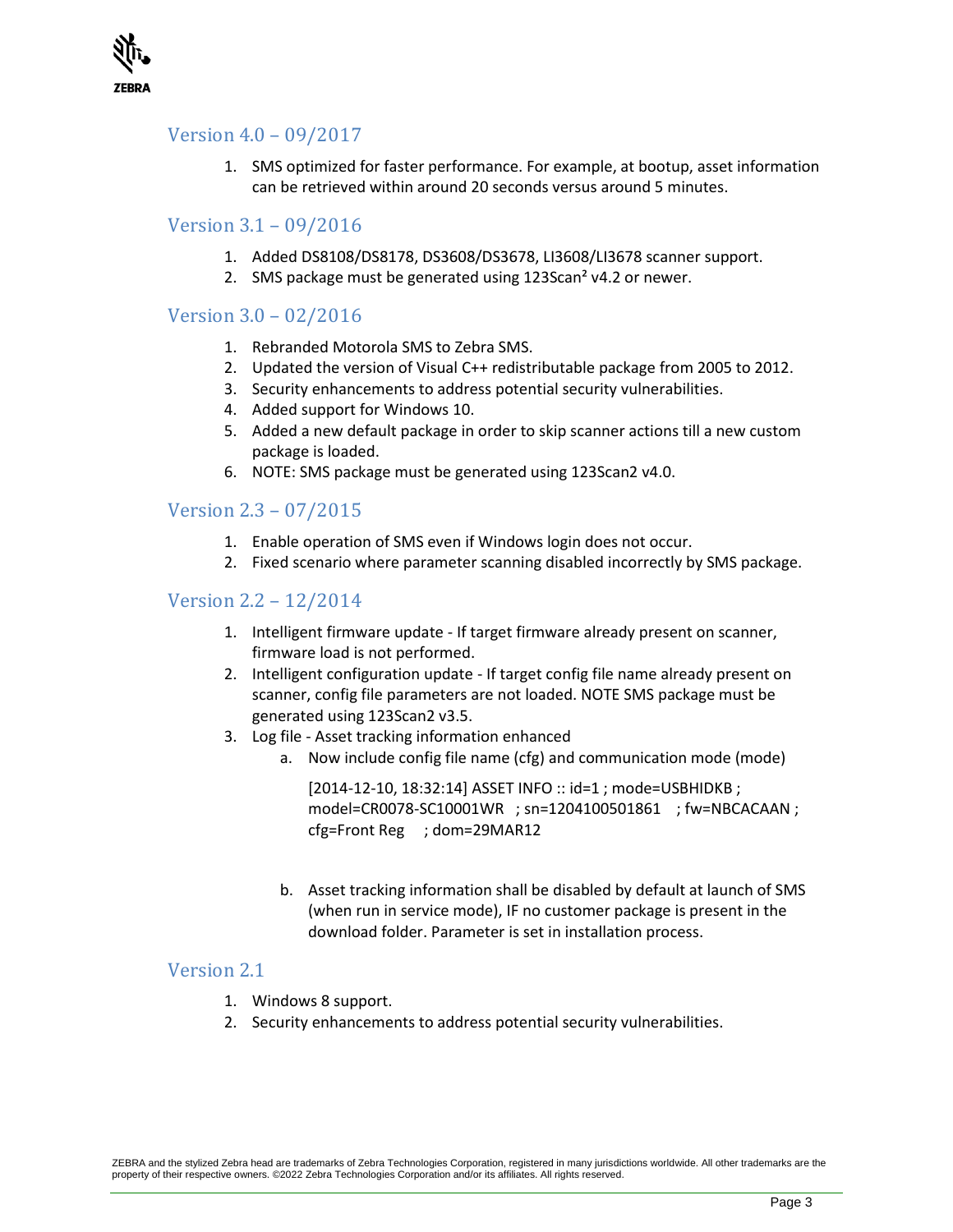

#### Version 2.0

- 1. Support for RS-232 (SSI) communication protocol (Scanner firmware support required).
- 2. Support for statistics (Scanner firmware support required).
- 3. MP6000 Scanner support without auxiliary scanners connected.

#### Version 1.0 – 12/2017

1. Initial release of the Scanner Management Service.

## <span id="page-3-0"></span>Components

If the default install location is not changed, the components are installed in the following folders:

| Component                    | Location                                                                                |
|------------------------------|-----------------------------------------------------------------------------------------|
| <b>SMS Program Files</b>     | %ProgramFiles%\Zebra Technologies\Barcode Scanners\SMS                                  |
| SMS Package Download Folder  | %ProgramFiles%\Zebra Technologies\Barcode<br>Scanners\SMS\Download                      |
| SMS Debug Log Folder         | %ProgramFiles%\Zebra Technologies\Barcode<br>Scanners\SMS\Download\Logs                 |
| Launch SMS as an Application | %ProgramFiles%\ Zebra Technologies\Barcode Scanners\SMS\Launch<br>as an Application.vbs |
| <b>Start SMS Agent</b>       | %ProgramFiles%\ Zebra Technologies\Barcode Scanners\SMS\Start<br>SMS Agent.vbs          |
| Stop SMS Agent               | %ProgramFiles%\ Zebra Technologies\Barcode Scanners\SMS\Stop<br>SMS Agent.vbs           |

### <span id="page-3-1"></span>Installation – Requirements

#### Hardware Requirements

- Pentium Dual-Core E214 1.6GHz or Pentium Mobile Dual-Core T2060 or Pentium Celeron E1200 1.6GHz.
- 2GB RAM 1.2 GB free hard drive space.
- USB port, 1.1 or higher, for the connection of USB Scanners

#### Software and Supported Operating Systems

- Supported Operating Systems
	- o Windows 10 32bit
	- o Windows 10 64bit.

ZEBRA and the stylized Zebra head are trademarks of Zebra Technologies Corporation, registered in many jurisdictions worldwide. All other trademarks are the property of their respective owners. ©2022 Zebra Technologies Corporation and/or its affiliates. All rights reserved.